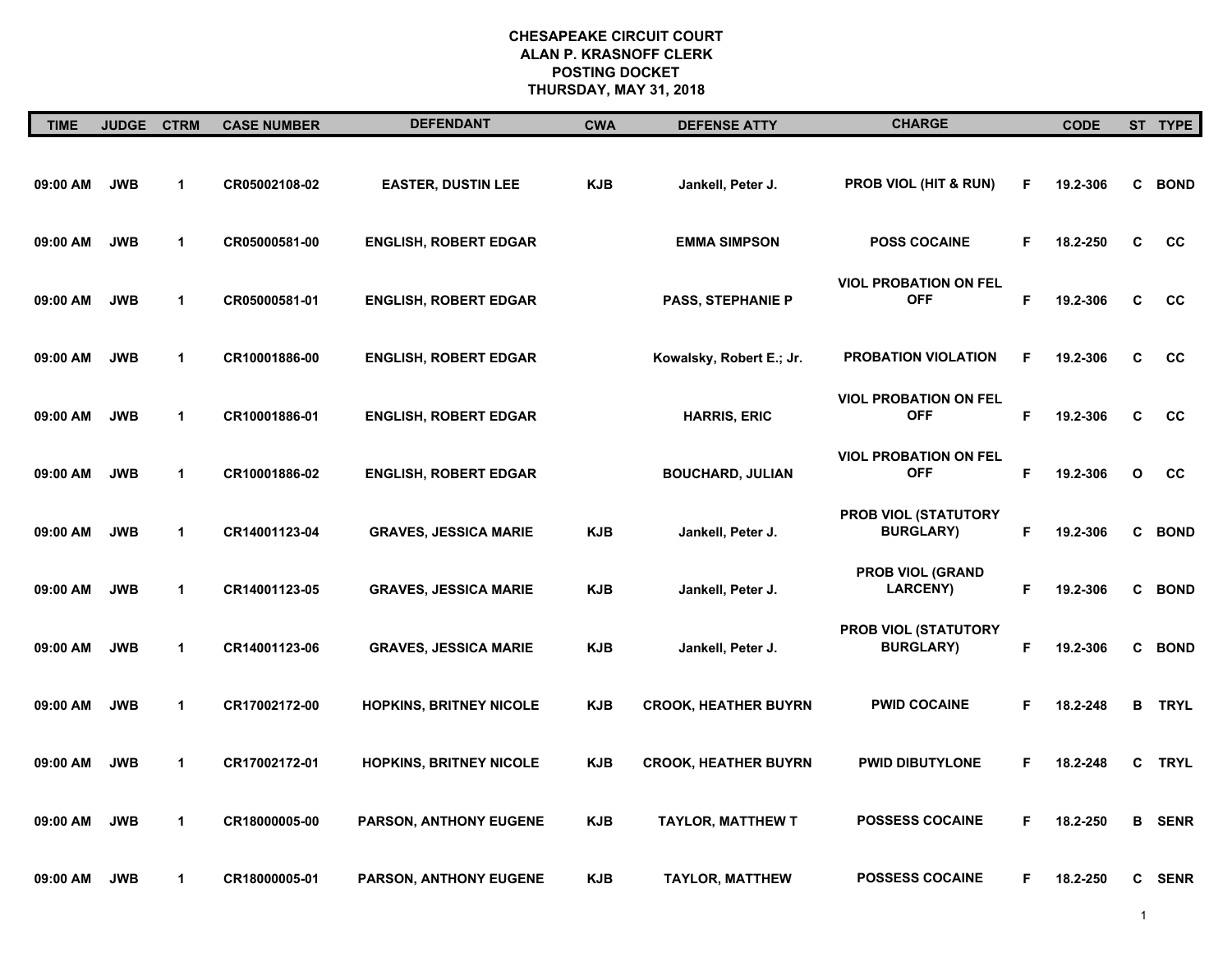| <b>TIME</b> | <b>JUDGE</b> | <b>CTRM</b>          | <b>CASE NUMBER</b> | <b>DEFENDANT</b>                 | <b>CWA</b> | <b>DEFENSE ATTY</b>    | <b>CHARGE</b>                             |    | <b>CODE</b>   |          | ST TYPE     |
|-------------|--------------|----------------------|--------------------|----------------------------------|------------|------------------------|-------------------------------------------|----|---------------|----------|-------------|
| 09:00 AM    | <b>JWB</b>   | $\mathbf{1}$         | CR18000701-00      | <b>ROSCOE, ANTONIO</b>           | <b>KJB</b> | HOLDER, WILLIAM JOSHUA | <b>PWID COCAINE</b>                       | F  | 18.2-248      | В        | <b>PLEA</b> |
| 09:00 AM    | <b>JWB</b>   | $\blacktriangleleft$ | CR18000701-01      | <b>ROSCOE, ANTONIO</b>           | <b>KJB</b> | HOLDER, WILLIAM JOSHUA | <b>PWID COCAINE</b>                       | F  | 18.2-248      | В        | <b>PLEA</b> |
| 09:00 AM    | <b>JWB</b>   | $\mathbf{1}$         | CR18000243-00      | <b>SCOTT, MARNEISHA DAUNIECE</b> | <b>ALG</b> | OLIVER, FLOYD          | <b>RECKLESS CARE FOR</b><br><b>CHILD</b>  | F. | 18.2-371.1    | в        | <b>PLEA</b> |
| 09:00 AM    | <b>JWB</b>   | $\mathbf{1}$         | CR18000243-01      | <b>SCOTT, MARNEISHA DAUNIECE</b> | <b>ALG</b> | <b>OLIVER, FLOYD</b>   | <b>RECKLESS CARE FOR</b><br><b>CHILD</b>  | F. | 18.2-371.1    | В        | <b>PLEA</b> |
| 09:00 AM    | <b>JWB</b>   | $\blacktriangleleft$ | CR18000243-02      | <b>SCOTT, MARNEISHA DAUNIECE</b> | <b>ALG</b> | OLIVER, FLOYD          | <b>RECKLESS CARE FOR</b><br><b>CHILD</b>  | F. | 18.2-371.1    | в        | <b>PLEA</b> |
| 09:00 AM    | <b>JWB</b>   | $\mathbf{1}$         | CR18000243-03      | <b>SCOTT, MARNEISHA DAUNIECE</b> | <b>ALG</b> | <b>OLIVER, FLOYD</b>   | <b>RECKLESS CARE FOR</b><br><b>CHILD</b>  | F. | 18.2-371.1    | В        | <b>PLEA</b> |
| 09:00 AM    | <b>JWB</b>   | $\mathbf{1}$         | CR18000243-04      | <b>SCOTT, MARNEISHA DAUNIECE</b> | <b>ALG</b> | OLIVER, FLOYD          | <b>RECKLESS CARE FOR</b><br><b>CHILD</b>  | F. | 18.2-371.1    | в        | <b>PLEA</b> |
| 09:00 AM    | <b>JWB</b>   | $\mathbf{1}$         | CR18000243-05      | <b>SCOTT, MARNEISHA DAUNIECE</b> | <b>ALG</b> | OLIVER, FLOYD          | <b>RECKLESS CARE FOR</b><br><b>CHILD</b>  | F. | 18.2-371.1    | в        | <b>PLEA</b> |
| 09:00 AM    | <b>JWB</b>   | $\mathbf{1}$         | CR18000243-06      | <b>SCOTT, MARNEISHA DAUNIECE</b> | <b>ALG</b> | OLIVER, FLOYD          | <b>DWI 1ST WITH CHILD</b>                 | М  | A.18.2-266    | в        | <b>PLEA</b> |
| 09:00 AM    | <b>JWB</b>   | $\blacktriangleleft$ | CR18000243-07      | <b>SCOTT, MARNEISHA DAUNIECE</b> | <b>ALG</b> |                        | <b>CHILD RESTRAINT</b>                    |    | A.46.2-1095   | - S      | <b>PLEA</b> |
| 09:00 AM    | <b>JWB</b>   | $\blacktriangleleft$ | CR18000243-08      | <b>SCOTT, MARNEISHA DAUNIECE</b> | <b>ALG</b> |                        | <b>SAFETY BELT VIOL/MINOR</b><br>$(8-17)$ |    | B.46.2-1095   | <b>S</b> | <b>PLEA</b> |
| 09:00 AM    | <b>JWB</b>   | $\mathbf{1}$         | CR18000243-09      | <b>SCOTT, MARNEISHA DAUNIECE</b> | <b>ALG</b> |                        | <b>SAFETY BELT VIOL/MINOR</b><br>$(8-17)$ |    | B.46.2-1095   | <b>S</b> | <b>PLEA</b> |
| 09:00 AM    | <b>JWB</b>   | $\mathbf{1}$         | CR18000243-10      | <b>SCOTT, MARNEISHA DAUNIECE</b> | <b>ALG</b> |                        | <b>SAFETY BELT VIOL/MINOR</b><br>$(8-17)$ | н  | B.46.2-1095 S |          | <b>PLEA</b> |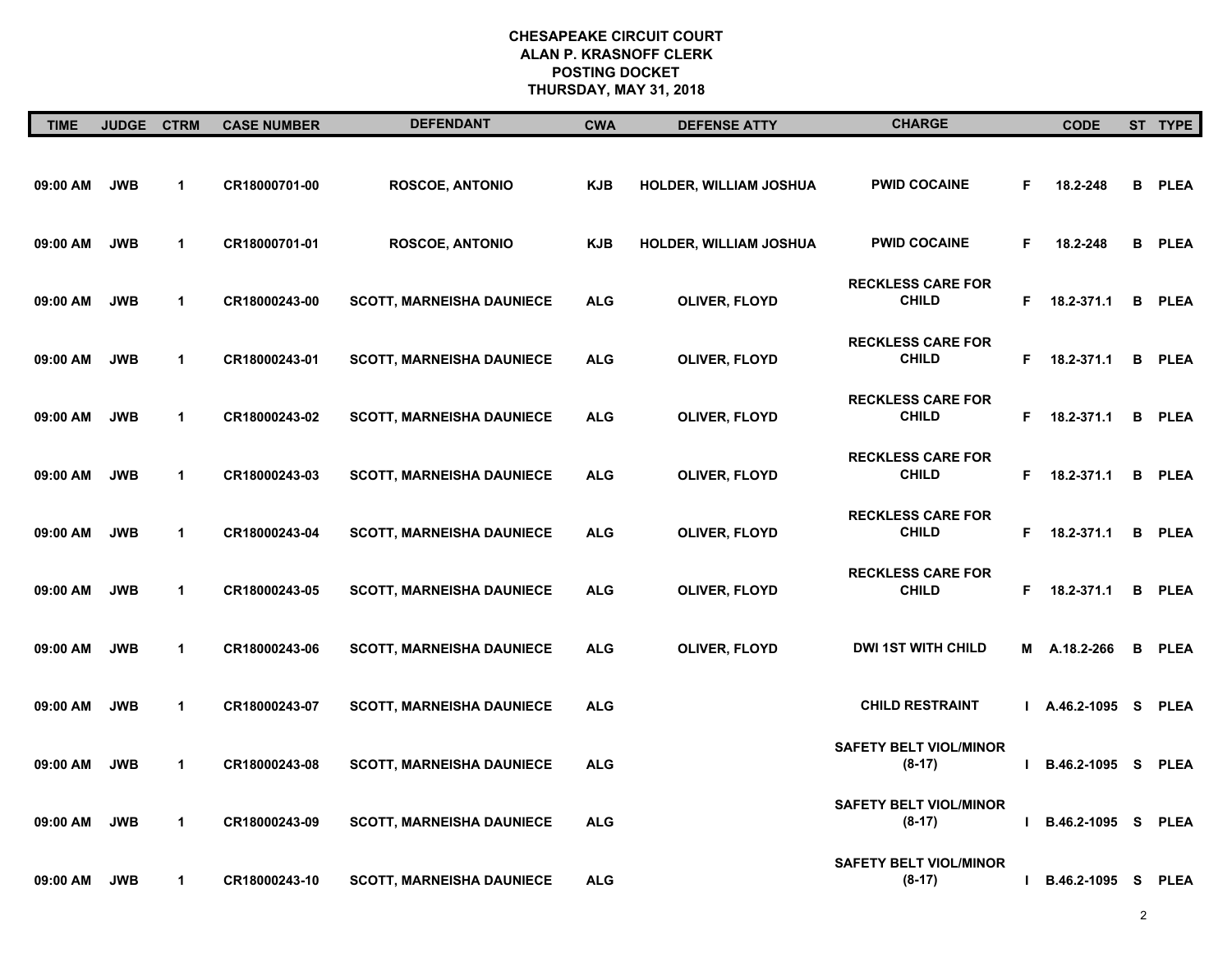| <b>TIME</b>         | JUDGE CTRM               |                      | <b>CASE NUMBER</b>             | <b>DEFENDANT</b>                                                     | <b>CWA</b>               | <b>DEFENSE ATTY</b>           | <b>CHARGE</b>                                       |    | <b>CODE</b>                   |        | ST TYPE                    |
|---------------------|--------------------------|----------------------|--------------------------------|----------------------------------------------------------------------|--------------------------|-------------------------------|-----------------------------------------------------|----|-------------------------------|--------|----------------------------|
| 09:00 AM            | <b>JWB</b>               | $\blacktriangleleft$ | CR18000243-11                  | <b>SCOTT, MARNEISHA DAUNIECE</b>                                     | <b>ALG</b>               |                               | <b>SAFETY BELT VIOL/MINOR</b><br>$(8-17)$           |    | B.46.2-1095 S                 |        | <b>PLEA</b>                |
| 09:00 AM<br>9:00 AM | <b>JWB</b><br><b>DWS</b> | $\mathbf 1$<br>3     | CR18000243-12<br>CR18000567-00 | <b>SCOTT, MARNEISHA DAUNIECE</b><br><b>AHART, ELMER FRANKLIN; JR</b> | <b>ALG</b><br><b>BKF</b> | <b>HAMLIN, JASON</b>          | <b>NO SEATBELT</b><br>DWI PRE FEL, BAC .15-.20      | F  | B.46.2-1095<br>$J.18.2 - 266$ | S<br>В | <b>PLEA</b><br><b>TRYL</b> |
| 09:00 AM            | <b>DWS</b>               | 3                    | CR18000397-00                  | <b>BABONIS, SHAWN MICHAEL</b>                                        | <b>BKF</b>               | <b>NORMILE, JAMES</b>         | <b>FAIL RETURN LEASED</b><br><b>PROPERTY</b>        | F. | 18.2-118                      |        | <b>B</b> TRYL              |
| 09:00 AM            | <b>DWS</b>               | 3                    | CR14001883-01                  | FOX, BRADY LEE; JR                                                   | <b>BKF</b>               | Jankell, Peter J.             | <b>VIOL PROBATION ON FEL</b><br><b>OFF</b>          | E  | 19.2-306                      | C      | <b>REV</b>                 |
| 09:00 AM            | <b>DWS</b>               | 3                    | CR15001442-01                  | <b>GALBREATH, JOSHUA OWEN</b>                                        | <b>BKF</b>               | Jankell, Peter J.             | <b>PROB VIOL (GRAND</b><br><b>LARCENY)</b>          | F  | 19.2-306                      | C      | <b>REV</b>                 |
| 09:00 AM            | <b>DWS</b>               | 3                    | CR18000235-00                  | JEFFERSON, BENJAMIN C; JR                                            | <b>DJH</b>               | <b>VASTA, KELLY</b>           | <b>POSSESS COCAINE</b>                              | F  | 18.2-250                      | в      | <b>TRYL</b>                |
| 09:00 AM            | <b>DWS</b>               | 3                    | CR18000672-00                  | PIERCE, ALBERT LORENZO                                               | <b>DJH</b>               | <b>HOLDER, WILLIAM JOSHUA</b> | <b>PWID MARIJUANA</b>                               | F. | 18.2-248.1                    | в      | <b>PLEA</b>                |
| 09:00 AM            | <b>DWS</b>               | 3                    | CR17000071-00                  | RADCLIFFE, RICHARD ROCCO; JR                                         | <b>BKF</b>               | <b>PASS, STEPHANIE P</b>      | <b>GRAND LARCENY</b>                                | F  | 18.2-95                       | B      | <b>WC</b>                  |
| 09:00 AM            | <b>DWS</b>               | 3                    | CR17000071-01                  | <b>RADCLIFFE, RICHARD ROCCO; JR</b>                                  | <b>BKF</b>               | <b>PASS, STEPHANIE P</b>      | <b>STLN PRPRTY:INT TO SELL</b><br>$>= $200$         |    | F 18.2-108.01                 | B      | <b>WC</b>                  |
| 09:00 AM            | <b>DWS</b>               | 3                    | CR17000071-02                  | <b>RADCLIFFE, RICHARD ROCCO; JR</b>                                  | <b>BKF</b>               | <b>PASS, STEPHANIE P</b>      | <b>GRND LARCENY: &gt;=\$200</b><br><b>NOT PERSN</b> | F  | 18.2-95                       | в      | <b>WC</b>                  |
| 09:00 AM            | <b>DWS</b>               | 3                    | CR17000071-03                  | <b>RADCLIFFE, RICHARD ROCCO; JR</b>                                  | <b>BKF</b>               | <b>PASS, STEPHANIE P</b>      | <b>STLN PRPRTY:INT TO SELL</b><br>$>= $200$         | F. | 18.2-108.01                   | В      | <b>WC</b>                  |
| 09:00 AM            | <b>DWS</b>               | 3                    | CR17000071-04                  | <b>RADCLIFFE, RICHARD ROCCO; JR</b>                                  | <b>BKF</b>               | <b>PASS, STEPHANIE P</b>      | <b>GRND LARCENY: &gt;=\$200</b><br><b>NOT PERSN</b> | F  | 18.2-95                       | в      | <b>WC</b>                  |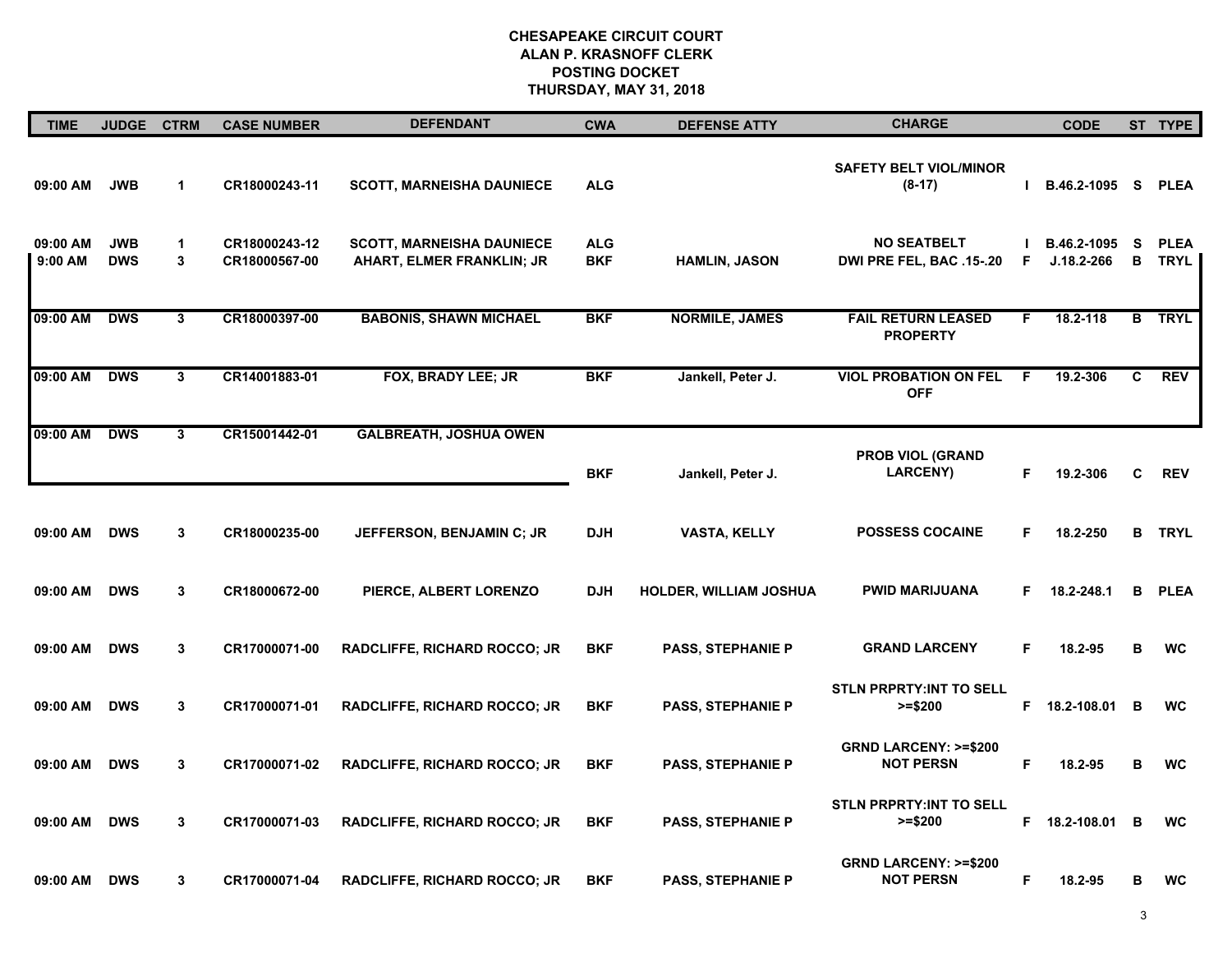| <b>TIME</b> | <b>JUDGE</b> | <b>CTRM</b> | <b>CASE NUMBER</b> | <b>DEFENDANT</b>                    | <b>CWA</b> | <b>DEFENSE ATTY</b>      | <b>CHARGE</b>                                       |    | <b>CODE</b>   |              | ST TYPE     |
|-------------|--------------|-------------|--------------------|-------------------------------------|------------|--------------------------|-----------------------------------------------------|----|---------------|--------------|-------------|
| 09:00 AM    | <b>DWS</b>   | 3           | CR17000071-05      | <b>RADCLIFFE, RICHARD ROCCO; JR</b> | <b>BKF</b> | <b>PASS, STEPHANIE P</b> | <b>STLN PRPRTY:INT TO SELL</b><br>$>= $200$         | F. | 18.2-108.01   | B            | <b>WC</b>   |
| 09:00 AM    | <b>DWS</b>   | 3           | CR17000071-06      | <b>RADCLIFFE, RICHARD ROCCO; JR</b> | <b>BKF</b> | <b>PASS, STEPHANIE P</b> | <b>GRND LARCENY: &gt;=\$200</b><br><b>NOT PERSN</b> | F. | 18.2-95       | В            | <b>WC</b>   |
| 09:00 AM    | <b>DWS</b>   | 3           | CR17000071-07      | <b>RADCLIFFE, RICHARD ROCCO; JR</b> | BKF        | <b>PASS, STEPHANIE P</b> | <b>STLN PRPRTY:INT TO SELL</b><br>$>= $200$         |    | F 18.2-108.01 | B            | <b>WC</b>   |
| 09:00 AM    | <b>DWS</b>   | 3           | CR17000071-08      | <b>RADCLIFFE, RICHARD ROCCO; JR</b> | <b>BKF</b> | <b>PASS, STEPHANIE P</b> | <b>OBTAIN MONEY FALSE</b><br><b>PRET &lt;\$200</b>  | Μ  | 18.2-178      | в            | <b>WC</b>   |
| 09:00 AM    | <b>DWS</b>   | 3           | CR17000071-09      | RADCLIFFE, RICHARD ROCCO; JR        | <b>BKF</b> | <b>PASS, STEPHANIE P</b> | <b>STLN PRPRTY:INT TO SELL</b><br>$>= $200$         |    | F 18.2-108.01 | в            | <b>WC</b>   |
| 09:00 AM    | <b>DWS</b>   | 3           | CR17000071-10      | <b>RADCLIFFE, RICHARD ROCCO; JR</b> | <b>BKF</b> | <b>PASS, STEPHANIE P</b> | <b>GRND LARCENY: &gt;=\$200</b><br><b>NOT PERSN</b> | F  | 18.2-95       | в            | <b>WC</b>   |
| 09:00 AM    | <b>DWS</b>   | 3           | CR17000071-11      | RADCLIFFE, RICHARD ROCCO; JR        | <b>BKF</b> | <b>PASS, STEPHANIE P</b> | <b>STLN PRPRTY:INT TO SELL</b><br>$>= $200$         |    | F 18.2-108.01 | B            | <b>WC</b>   |
| 09:00 AM    | <b>DWS</b>   | 3           | CR17000071-12      | <b>RADCLIFFE, RICHARD ROCCO; JR</b> | <b>BKF</b> | <b>PASS, STEPHANIE P</b> | <b>GRND LARCENY: &gt;=\$200</b><br><b>NOT PERSN</b> | F  | 18.2-95       | в            | <b>WC</b>   |
| 09:00 AM    | <b>TSW</b>   | 4           | CR18000111-00      | <b>BELL, WILLIAM DARYL</b>          | <b>DAW</b> | <b>ORTIZ, KATHLEEN A</b> | <b>SHOPLIFT/ ALTER</b><br><b>MERCH&lt;\$200</b>     | Μ  | 18.2-103      | $\mathbf{c}$ | <b>SENR</b> |
| 09:00 AM    | <b>TSW</b>   | 4           | CR18000111-01      | <b>BELL, WILLIAM DARYL</b>          | <b>DAW</b> | <b>ORTIZ, KATHLEEN</b>   | <b>FORGE PUBLIC RECORDS</b>                         | F  | 18.2-168      | C.           | <b>SENR</b> |
| 09:00 AM    | <b>TSW</b>   | 4           | CR05000598-01      | <b>BELL, WILLIAM EDWARD</b>         | <b>DRT</b> | <b>SHANNON, KRISTEN</b>  | <b>PROB VIOL (ARMED</b><br><b>BURGLARY</b> )        | F. | 19.2-306      |              | <b>REV</b>  |
| 09:00 AM    | <b>TSW</b>   | 4           | CR17000420-01      | <b>BRASWELL, KHAMES JAMAL</b>       | <b>DRT</b> | <b>SHANNON, KRISTEN</b>  | <b>PROB VIOL (HIT &amp; RUN)</b>                    | м  | 19.2-306      |              | <b>REV</b>  |
| 09:00 AM    | <b>TSW</b>   | 4           | CR13000187-02      | <b>BURRUS, ALIVIA PATRISE</b>       | <b>DRT</b> | <b>SHANNNON, KRISTEN</b> | <b>PROB VIOL (GRAND</b><br><b>LARCENY)</b>          | F. | 19.2-306      |              | <b>REV</b>  |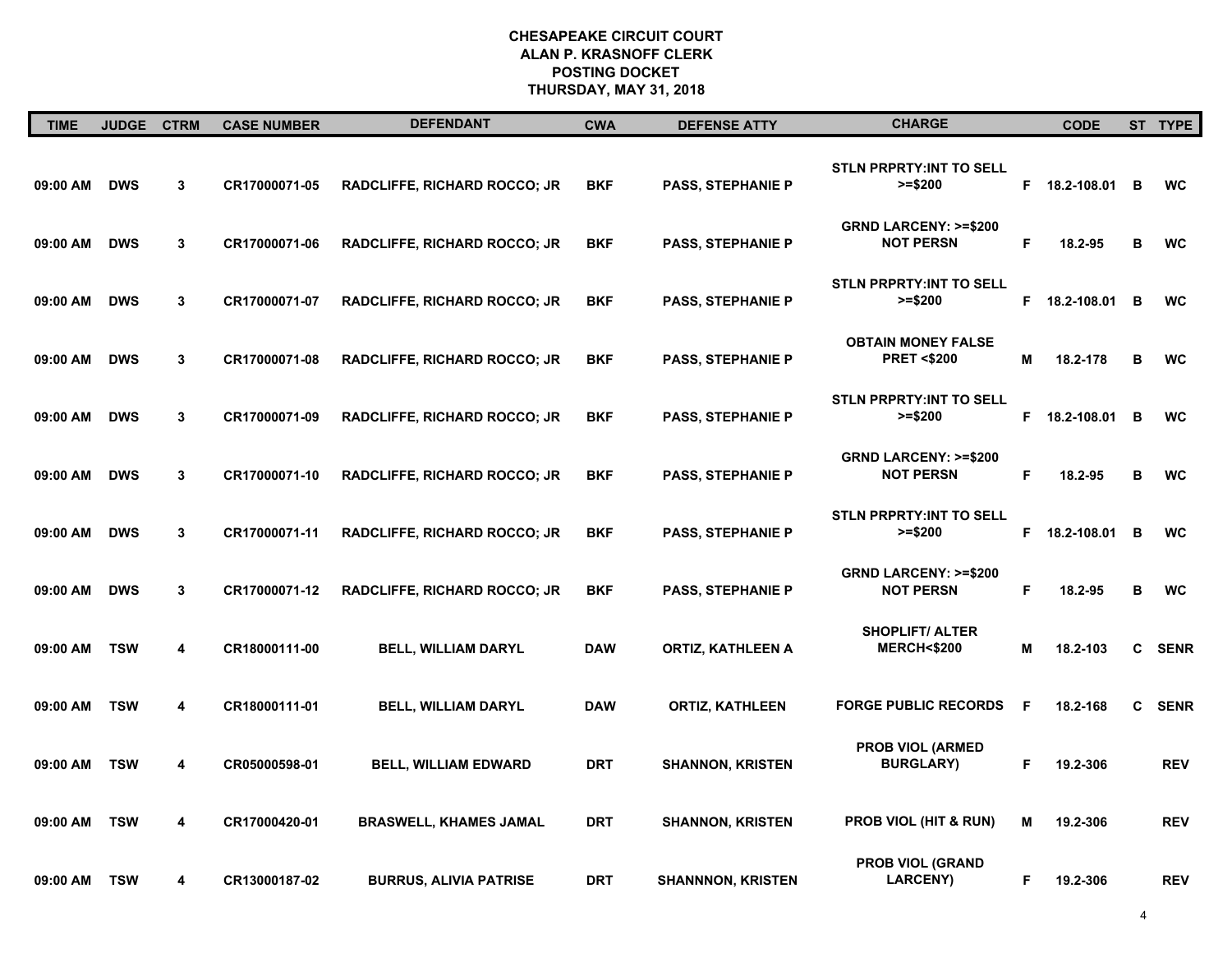| <b>TIME</b> | <b>JUDGE</b> | <b>CTRM</b> | <b>CASE NUMBER</b> | <b>DEFENDANT</b>                  | <b>CWA</b> | <b>DEFENSE ATTY</b>     | <b>CHARGE</b>                               |    | <b>CODE</b> |   | ST TYPE       |
|-------------|--------------|-------------|--------------------|-----------------------------------|------------|-------------------------|---------------------------------------------|----|-------------|---|---------------|
| 09:00 AM    | <b>TSW</b>   | 4           | CR15001960-00      | <b>CASTELLUCCIO, DOMENIC JOHN</b> | DRT        | PASS, STEPHANIE         | <b>POSSESS COCAINE</b>                      | F  | 18.2-250    | В | <b>ROL</b>    |
| 09:00 AM    | <b>TSW</b>   | 4           | CR18000062-00      | <b>CONNOR, WILLIE OSMOND; III</b> | <b>DRT</b> | Jones, David L.         | PETIT LARCENY 3RD OFF                       | F  | 18.2-96     | C | <b>SENR</b>   |
| 09:00 AM    | <b>TSW</b>   | 4           | CR18000062-01      | <b>CONNOR, WILLIE OSMOND; III</b> | DRT        | Jones, David L.         | PETIT LARCENY 3RD OFF                       | F  | 18.2-104    |   | C SENR        |
| 09:00 AM    | <b>TSW</b>   | 4           | CR91A02537-04      | HARRISON, PERCY VONDALE           | DRT        | <b>HAMLIN, JASON</b>    | <b>VIOL PROBATION ON FEL</b><br><b>OFF</b>  | F  | 19.2-306    | C | <b>REV</b>    |
| 09:00 AM    | <b>TSW</b>   | 4           | CR17002148-00      | PLOURDE, RICHARD MAURICE          | <b>DAW</b> | HOLDER, WILLIAM JOSHUA  | <b>CONSTRUCTION FRAUD</b>                   | F  | 18.2-200.1  | в | <b>PLEA</b>   |
| 09:00 AM    | <b>TSW</b>   | 4           | CR13000815-01      | <b>RODGERS, MICHAEL ANTWAN</b>    | DRT        | <b>DRAPER, ANTHONY</b>  | <b>VIOL PROBATION ON FEL</b><br><b>OFF</b>  | F  | 19.2-306    | C | <b>REV</b>    |
| 09:00 AM    | <b>TSW</b>   | 4           | CR15000177-00      | <b>WILKINS, ANANISE</b>           |            | Taylor, Matthew T; SR   | <b>GRAND LARCENY</b>                        | F  | 18.2-95     | в | cc            |
| 09:00 AM    | <b>RDS</b>   | 5           | CR16001635-01      | <b>BARNES, CARRIE LISA</b>        | <b>WHC</b> | <b>SWEENEY, B COLIN</b> | PROB VIOL (POSSESS<br><b>COCAINE)</b>       | F  | 19.2-306    | С | <b>REV</b>    |
| 09:00 AM    | <b>RDS</b>   | 5           | CR18000008-00      | <b>BLOW, QUAMISHA DANIELLE</b>    | <b>WHC</b> | Winn, A. Robinson       | <b>CREDIT CARD THEFT</b>                    | F  | 18.2-192    |   | C SENR        |
| 09:00 AM    | <b>RDS</b>   | 5           | CR18000008-01      | <b>BLOW, QUAMISHA DANIELLE</b>    | <b>WHC</b> | Winn, A. Robinson       | <b>ID THEFT</b>                             | М  | 18.2-186.3  | C | SENR          |
| 09:00 AM    | <b>RDS</b>   | 5           | CR18000030-00      | <b>BOHANNON, OLIVER LEE; JR</b>   | <b>ASA</b> | ALOUPAS, CARMELOU       | DWI 3RD IN 10, BAC .15-.20                  | F  | 18.2-266    |   | <b>B</b> SENR |
| 09:00 AM    | <b>RDS</b>   | 5           | CR15000147-01      | <b>MOURAN, JAMES THOMAS</b>       | <b>WHC</b> | <b>WOOTEN, MATTHEW</b>  | <b>VIOL PROBATION ON FEL</b><br><b>OFF</b>  | F. | 19.2-306    | C | <b>REV</b>    |
| 09:00 AM    | <b>RDS</b>   | 5           | CR15001506-01      | PERKINS, SUSAN MUNN               | <b>WHC</b> | <b>WEGMAN, ROBERT L</b> | <b>PROB VIOL (POSSESS</b><br><b>HEROIN)</b> | F  | 19.2-306    | C | <b>REV</b>    |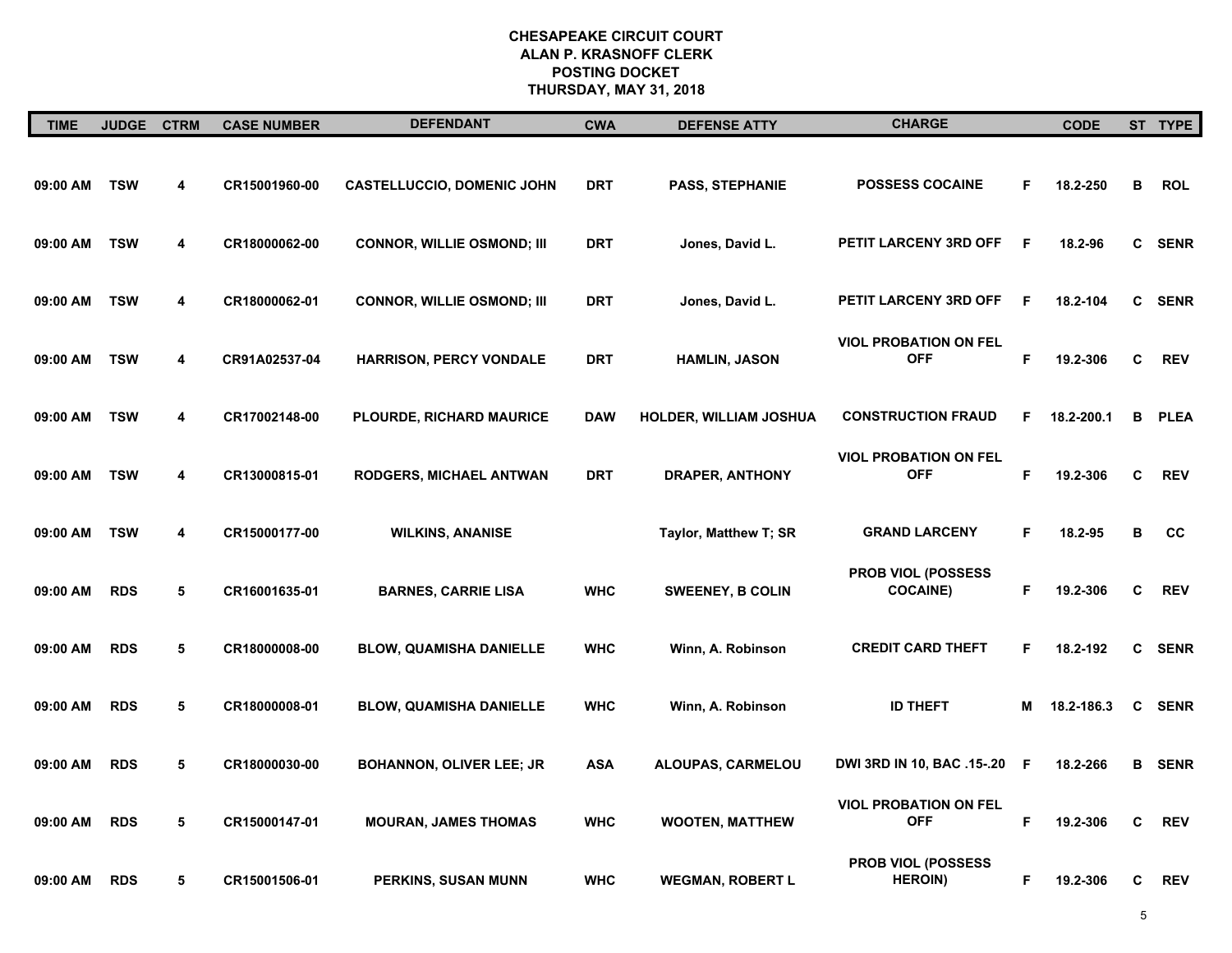| <b>TIME</b> | JUDGE CTRM |              | <b>CASE NUMBER</b> | <b>DEFENDANT</b>                | <b>CWA</b> | <b>DEFENSE ATTY</b>           | <b>CHARGE</b>                               |    | <b>CODE</b> |    | ST TYPE     |
|-------------|------------|--------------|--------------------|---------------------------------|------------|-------------------------------|---------------------------------------------|----|-------------|----|-------------|
| 09:00 AM    | <b>RDS</b> | 5            | CR14001186-03      | <b>WRIGHT, GLORIA BATHSHEBA</b> | <b>WHC</b> | <b>SWEENEY, B COLIN</b>       | PROB VIOL (POSSESS<br><b>COCAINE)</b>       | F. | 19.2-306    | C  | <b>REV</b>  |
| 09:00 AM    | <b>RDS</b> | 5            | CR18000529-00      | YOUNGBLOOD, MARC LOUIE; JR      | <b>ASA</b> | HOLDER, WILLIAM JOSHUA        | <b>PWID MARIJUANA</b>                       | F. | 18.2-248.1  | C  | <b>TRYL</b> |
| 09:00 AM    | <b>RDS</b> | 5            | CR18000529-01      | YOUNGBLOOD, MARC LOUIE; JR      | <b>ASA</b> | HOLDER, WILLIAM JOSHUA        | PWID METHAMPHETAMINE<br><b>MIX</b>          | F  | 18.2-248    | C. | <b>TRYL</b> |
| 09:00 AM    | <b>RDS</b> | 5            | CR18000529-02      | YOUNGBLOOD, MARC LOUIE; JR      | <b>ASA</b> | <b>HOLDER, WILLIAM JOSHUA</b> | <b>POSSESS FIREARM</b><br><b>W/FENTANYL</b> | F. | 18.2-308.4  | C  | <b>TRYL</b> |
| 09:00 AM    | <b>RDS</b> | 5            | CR18000529-03      | YOUNGBLOOD, MARC LOUIE; JR      | <b>ASA</b> | <b>HOLDER, WILLIAM JOSHUA</b> | <b>PWID SCH I/II W/WEAPON</b>               | F  | 18.2-308.4  | C  | <b>TRYL</b> |
| 09:00 AM    | <b>RDS</b> | 5            | CR18000529-04      | YOUNGBLOOD, MARC LOUIE; JR      | <b>ASA</b> | HOLDER, WILLIAM JOSHUA        | <b>POSSESS FENTANYL</b>                     | F  | 18.2-250    | C. | <b>TRYL</b> |
| 09:30 AM    | <b>JWB</b> | $\mathbf{2}$ | CR14000387-01      | <b>BATTS, SEAN BIRTON</b>       |            | <b>MORRIS, DIALLO K</b>       | <b>PROB VIOL</b><br>(EMBEZZLEMENT)          | F. | 19.2-306    | C  | <b>TBS</b>  |
| 09:30 AM    | <b>JWB</b> | $\mathbf{2}$ | CR12002748-03      | DULGARIAN, RANDY ALLEN          |            |                               | PROB VIOL (PWID<br><b>MARIJUANA)</b>        | F. | 19.2-306    | C  | <b>ADAT</b> |
| 09:30 AM    | <b>JWB</b> | $\mathbf{2}$ | CR91A00947-02      | <b>JONES, DARREN KEITH</b>      |            |                               | PROB VIOL (DISTRIBUTE<br><b>COCAINE)</b>    | F  | 19.2-306    | C  | <b>ADAT</b> |
| 09:30 AM    | <b>JWB</b> | $\mathbf{2}$ | CR13000217-03      | <b>SUBLETT, DONTEZ LEEMARLE</b> |            |                               | <b>VIOL PROBATION ON FEL</b><br><b>OFF</b>  | F  | 19.2-306    | C. | ADAT        |
| 09:30 AM    | <b>JWB</b> | $\mathbf{2}$ | CR18000780-00      | <b>THOMAS, YANCEY</b>           | <b>AJS</b> |                               | <b>DUI 1ST</b>                              | М  | A.18.2-266  | В  | <b>ADAT</b> |
| 09:30 AM    | <b>JWB</b> | $\mathbf{2}$ | CR14000716-03      | <b>WILLIAMS, JAQUANE LAMONT</b> |            |                               | <b>PROB VIOL (GRAND</b><br><b>LARCENY)</b>  | F. | 19.2-306    | C  | <b>ADAT</b> |
| 09:30 AM    | <b>JWB</b> | $\mathbf{2}$ | CR14000716-04      | <b>WILLIAMS, JAQUANE LAMONT</b> |            |                               | PROB VIOL (OBT MONEY<br><b>FAL PRET)</b>    | М  | 19.2-306    |    | C ADAT      |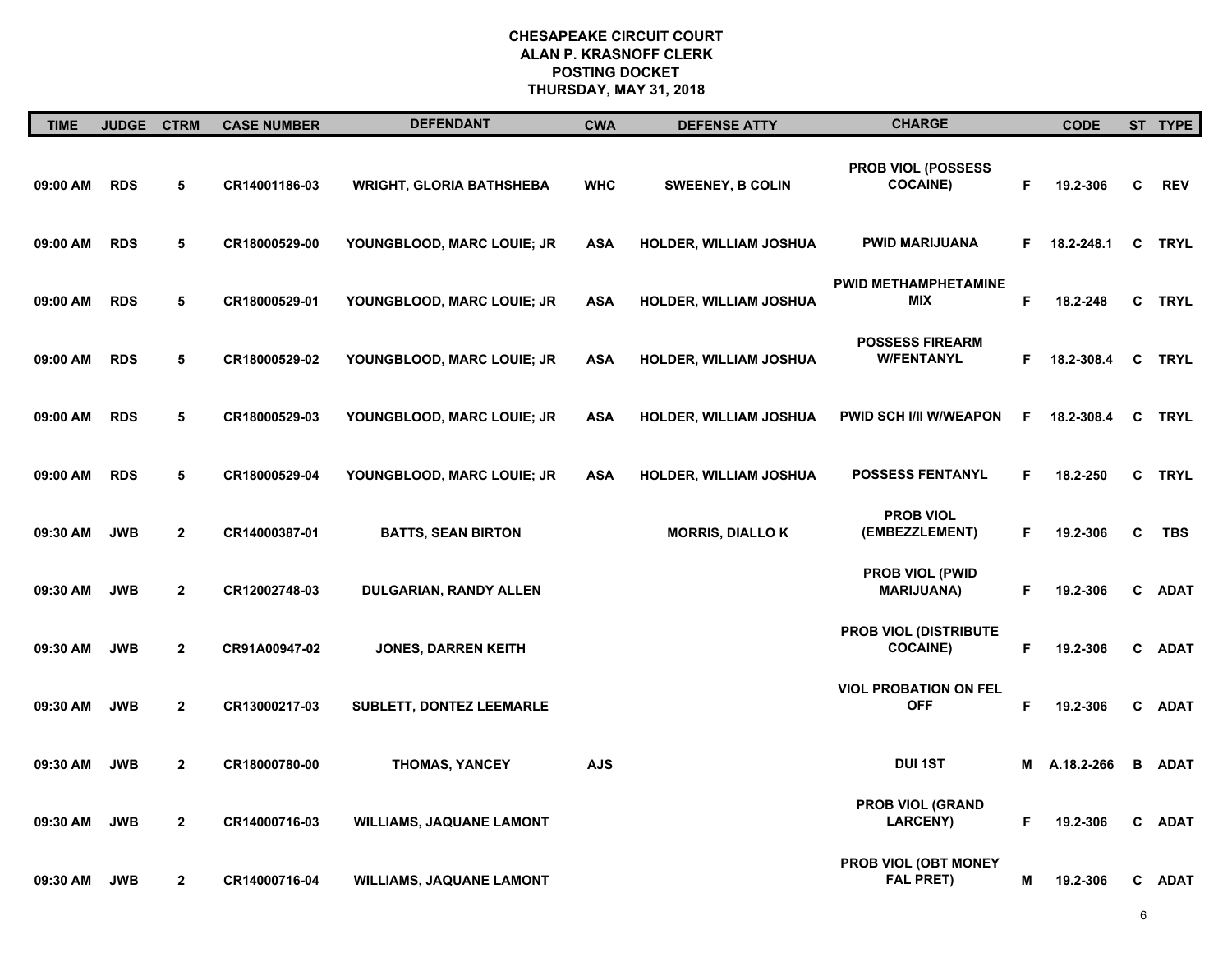| <b>TIME</b> | <b>JUDGE</b> | <b>CTRM</b> | <b>CASE NUMBER</b> | <b>DEFENDANT</b>                | <b>CWA</b> | <b>DEFENSE ATTY</b> | <b>CHARGE</b>          |   | <b>CODE</b> | <b>ST</b> | TYPE.       |
|-------------|--------------|-------------|--------------------|---------------------------------|------------|---------------------|------------------------|---|-------------|-----------|-------------|
|             |              |             |                    |                                 |            |                     |                        |   |             |           |             |
|             |              |             |                    |                                 |            |                     | <b>PROB VIOL (FTA-</b> |   |             |           |             |
| 09:30 AM    | <b>JWB</b>   |             | CR14000716-05      | <b>WILLIAMS, JAQUANE LAMONT</b> |            |                     | <b>SENTENCING)</b>     | M | 19.2-306    |           | <b>ADAT</b> |